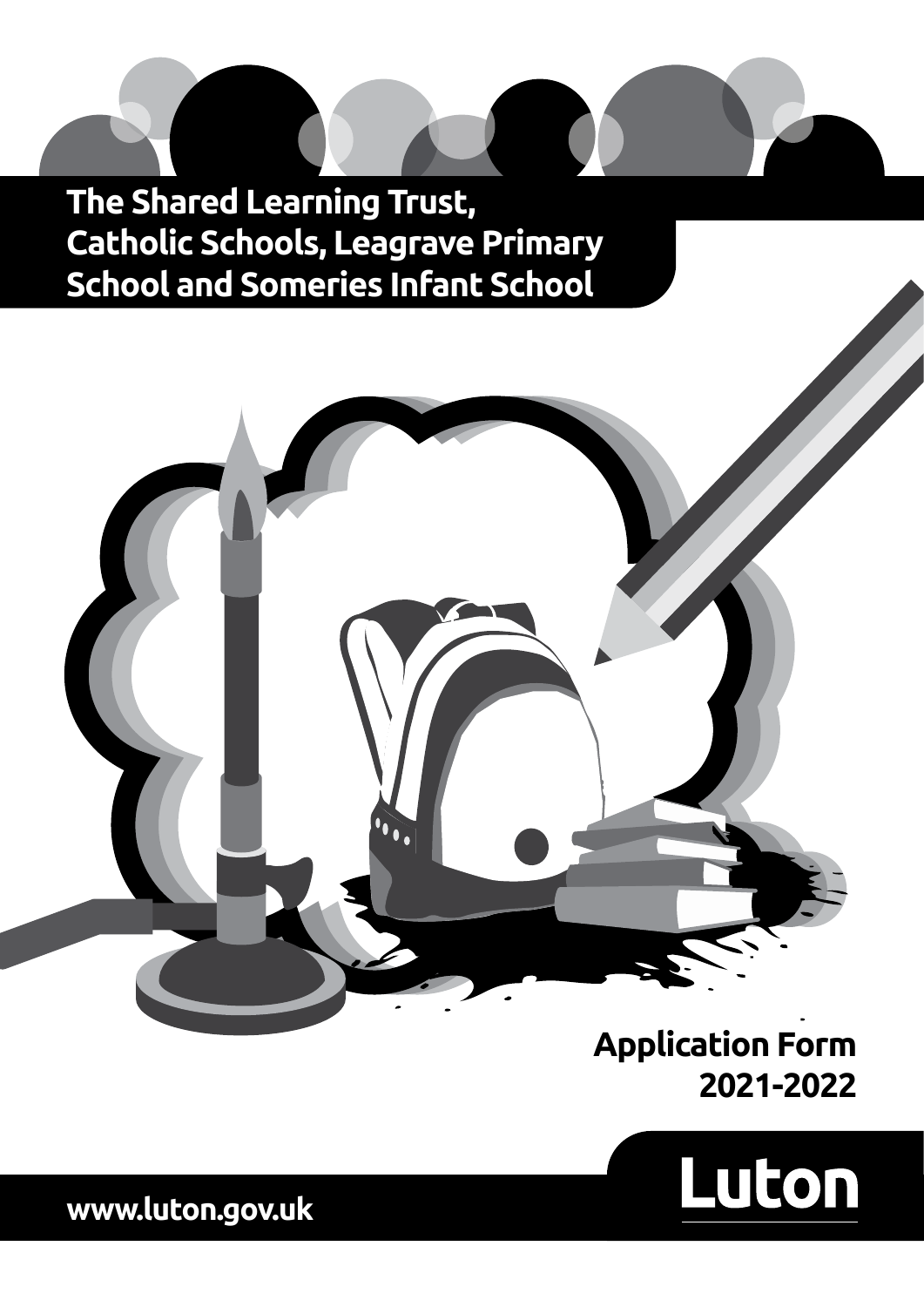

# **In-Year Application Form – The Shared Learning Trust, Catholic Schools, Leagrave Primary School and Someries Infant School only**

# **This form should be used to request a place at:**

| Cardinal Newman<br>Catholic School<br>Warden Hill Road.<br>Luton LU2 7AE<br>Telephone number:<br>01582 59 71 25                             | Leagrave Primary School<br>Strangers Way,<br>Luton LU4 9ND<br>Telephone number:<br>01582 57 19 51                                                      | Sacred Heart Primary School<br>Langford Drive,<br>Luton L U2 9AJ<br>Telephone number:<br>01582 73 07 81        | Someries Infant School<br>Wigmore Lane,<br>Luton LU2 8AH<br>Telephone number<br>01582 41 45 45                                                           |
|---------------------------------------------------------------------------------------------------------------------------------------------|--------------------------------------------------------------------------------------------------------------------------------------------------------|----------------------------------------------------------------------------------------------------------------|----------------------------------------------------------------------------------------------------------------------------------------------------------|
| St Joseph's Primary School<br>Gardenia Avenue,<br>Luton LU3 2NE<br>Telephone number<br>01582 54 29 64                                       | St Margaret of Scotland<br>Primary School<br>Rotheram Avenue,<br>Luton LU1 5PP<br>Telephone number:<br>01582 72 34 30                                  | St Martin de Porres<br>Primary School<br>Pastures Way,<br>Luton LU4 OPF<br>Telephone number:<br>01582 61 76 00 | The Chalk Hills Academy<br>Leagrave High Street,<br>Luton LU4 ONE<br>Telephone number:<br>01582 88 41 00<br>Central Admissions number:<br>01582 81 15 15 |
| The Linden Academy<br>Osborne Road.<br>Luton LU1 3HH<br>Telephone number:<br>01582 21 14 41<br>Central Admissions number:<br>01582 81 15 15 | The Stockwood Park Academy<br>Rotheram Avenue,<br>Luton LU1 5PP<br>Telephone number:<br>01582 72 23 33<br>Central Admissions number:<br>01582 81 15 15 |                                                                                                                |                                                                                                                                                          |

Information and advice can be obtained by calling the relevant school.

Please read through the In-Year School Transfer Guide before completing this application form.

The completed form must be returned direct to the school you are applying for.

## **I wish to request a place for my child at:**

Name of school:

Please indicate the date the place is required for

# **Child's details:**

| Legal first name(s): |      |        | Legal last name: |
|----------------------|------|--------|------------------|
| Gender:              | Male | Female | Date of Birth:   |
| Full home address:   |      |        |                  |
| Postcode:            |      |        |                  |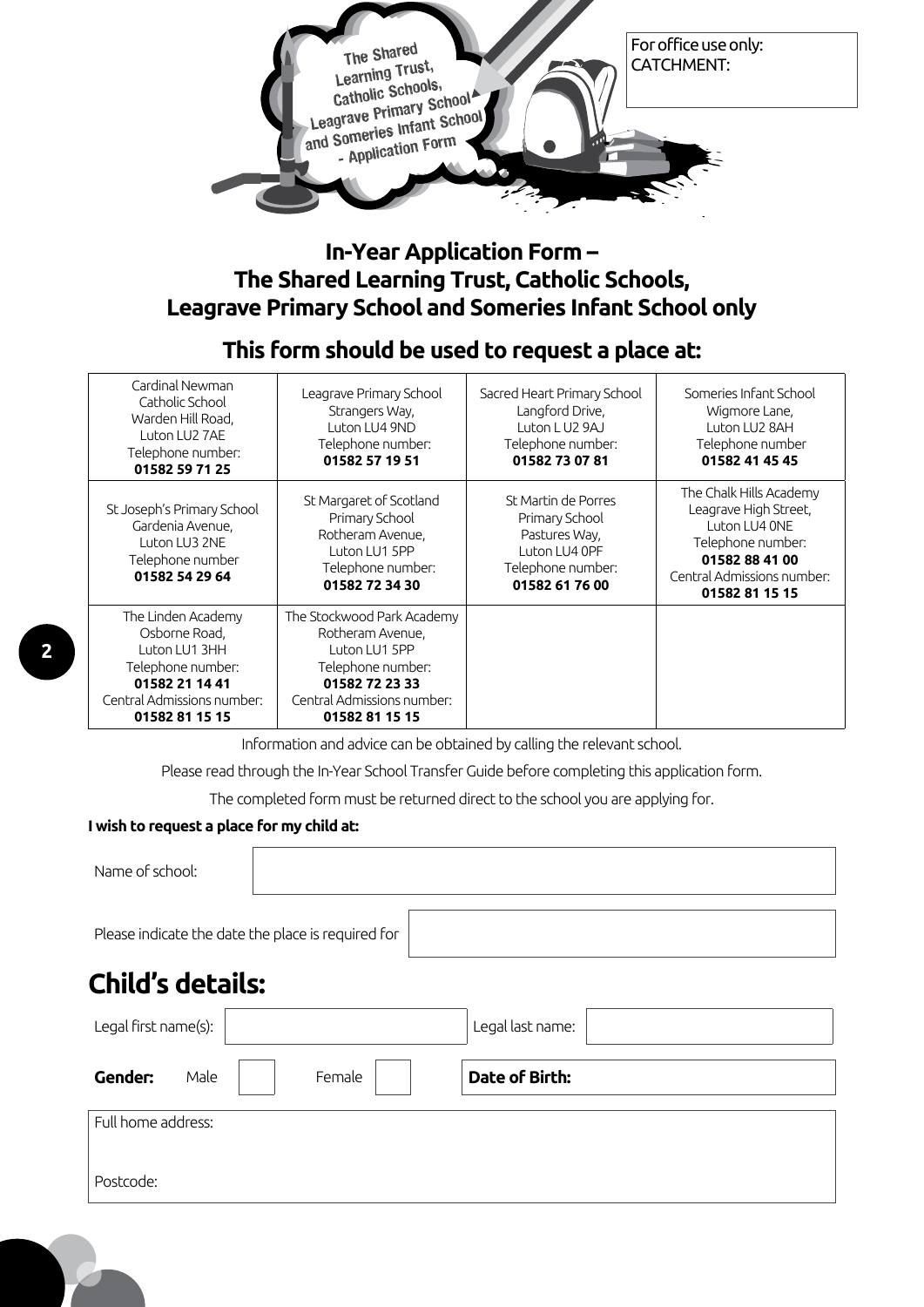

### **Does your child have a sibling (brother or sister) attending your preferred school? YES / NO**

If **YES**, please give details:

| Legal first name(s) | Legal last name | Date of birth | Gender | <b>Address</b> | School Attending |
|---------------------|-----------------|---------------|--------|----------------|------------------|
|                     |                 |               |        |                |                  |
|                     |                 |               |        |                |                  |
|                     |                 |               |        |                |                  |

#### **Does your child have an EHC Plan? YES / NO**

Is your child 'looked after' by a local authority?<br> **IS your child 'looked after' by a local authority?** 

If **YES**, please state which local authority is responsible for the child:

Please also provide a letter from your child's social worker confirming their legal status and details of the local authority responsible for the child.

|  | Name of social worker: |
|--|------------------------|
|  |                        |

#### Telephone number:

**Was your child previously 'looked after' but immediately after being 'looked after' became subject to an adoption, residence or special guardianship order? YES / NO**

If **YES**, please provide documentation to confirm that they were previously 'looked after'.

### **Was your child previously in state care outside of England and ceased to be in care as a result of being adopted? YES / NO**

 **YES / NO**

If YES, please provide documentation to confirm the status.

### **Is one or both parents currently employed at one of the schools?**

If **YES**, please complete the details below:

| Name of parent: | Name of school employed at and job title: |
|-----------------|-------------------------------------------|
|                 |                                           |

#### **Child's current/previous school details:**

| Name of school:                     |           |  |  |  |
|-------------------------------------|-----------|--|--|--|
| Address:                            | Postcode: |  |  |  |
| Telephone number:                   |           |  |  |  |
| Name of head of year/class teacher: |           |  |  |  |
| Date child last attended school:    |           |  |  |  |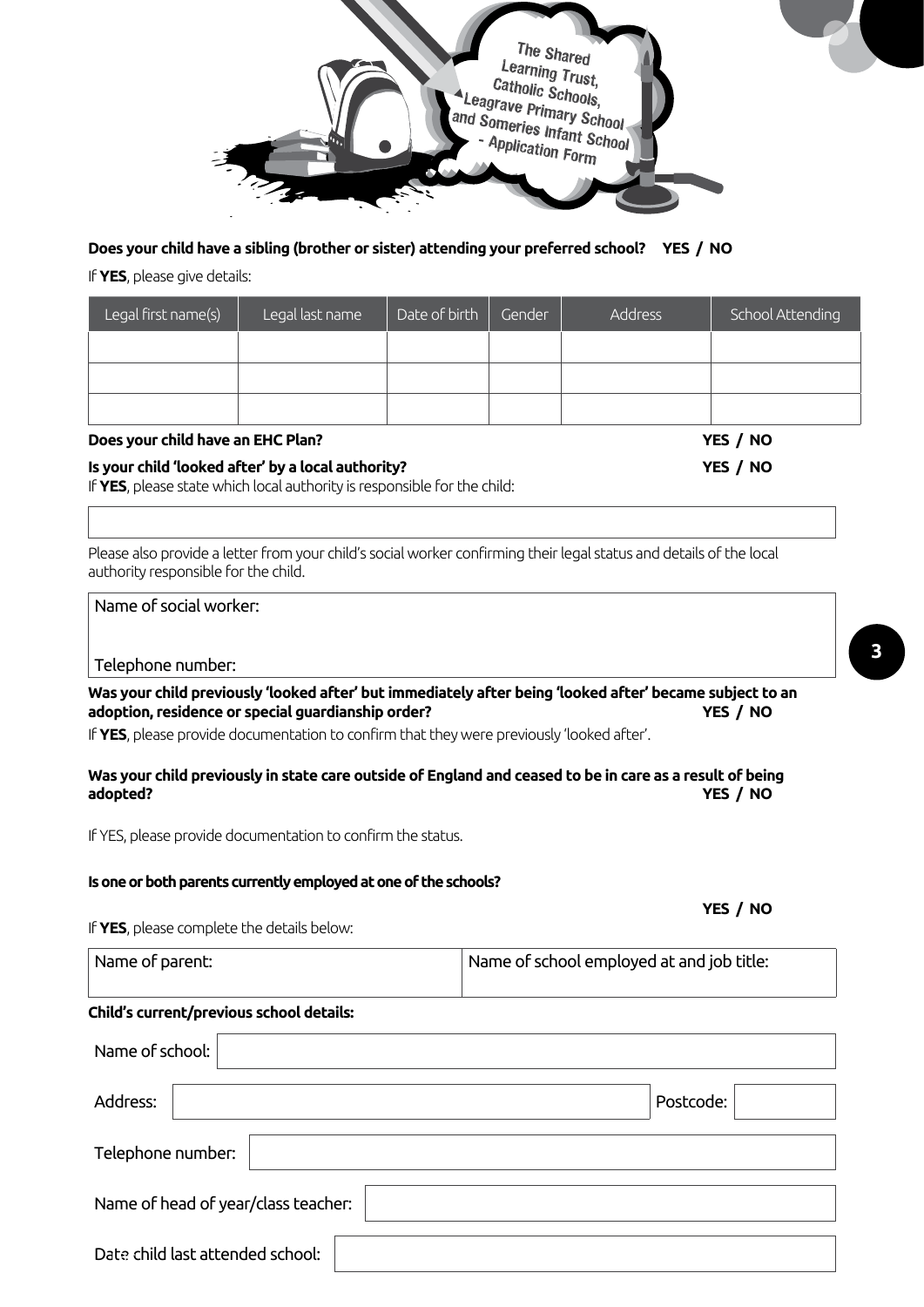

# **Additional information**

# **Please answer the questions below:**

**4**

| How well does your child speak English?                                              | Beginner / Intermediate / Fluent |
|--------------------------------------------------------------------------------------|----------------------------------|
| Can your child speak any other languages?                                            | YES / NO                         |
| Have you had contact with the Education Welfare Service?                             | YES / NO                         |
| Has your child had contact with the Behaviour Service or the                         |                                  |
| Psychological Service?                                                               | YES / NO                         |
| Has your child had a fixed term exclusion in the past two years?                     | YES / NO                         |
| Has your child been permanently excluded from school?                                | YES / NO                         |
| If you have answered YES to any of the above questions, please give further details. |                                  |

**Reason for request** (please tick appropriate box[es]) Moved house within Luton Removed from roll following extended leave Moved into Luton Child has been placed in local authority care Starting school for the first time Childcare arrangements To join sibling(s) at school issues in current school

**Please use this space to outline any additional reasons for your application, e.g. religious convictions, medical or social reasons. Please continue on a separate sheet if necessary.**

## **Transfer requests within Luton for reasons other than a house move**

If you are requesting a transfer to another local school or your child is experiencing any difficulties at their present school, it is important for you to discuss this with the headteacher of your child's present school and ask them to complete and sign this form. The schools would expect discussions to take place before you make any decision about transferring your child to another school.

| Headteacher's comments: |             |  |
|-------------------------|-------------|--|
|                         |             |  |
|                         |             |  |
| Signed:                 | Print name: |  |

### **If the form has not been signed it will be returned to you.**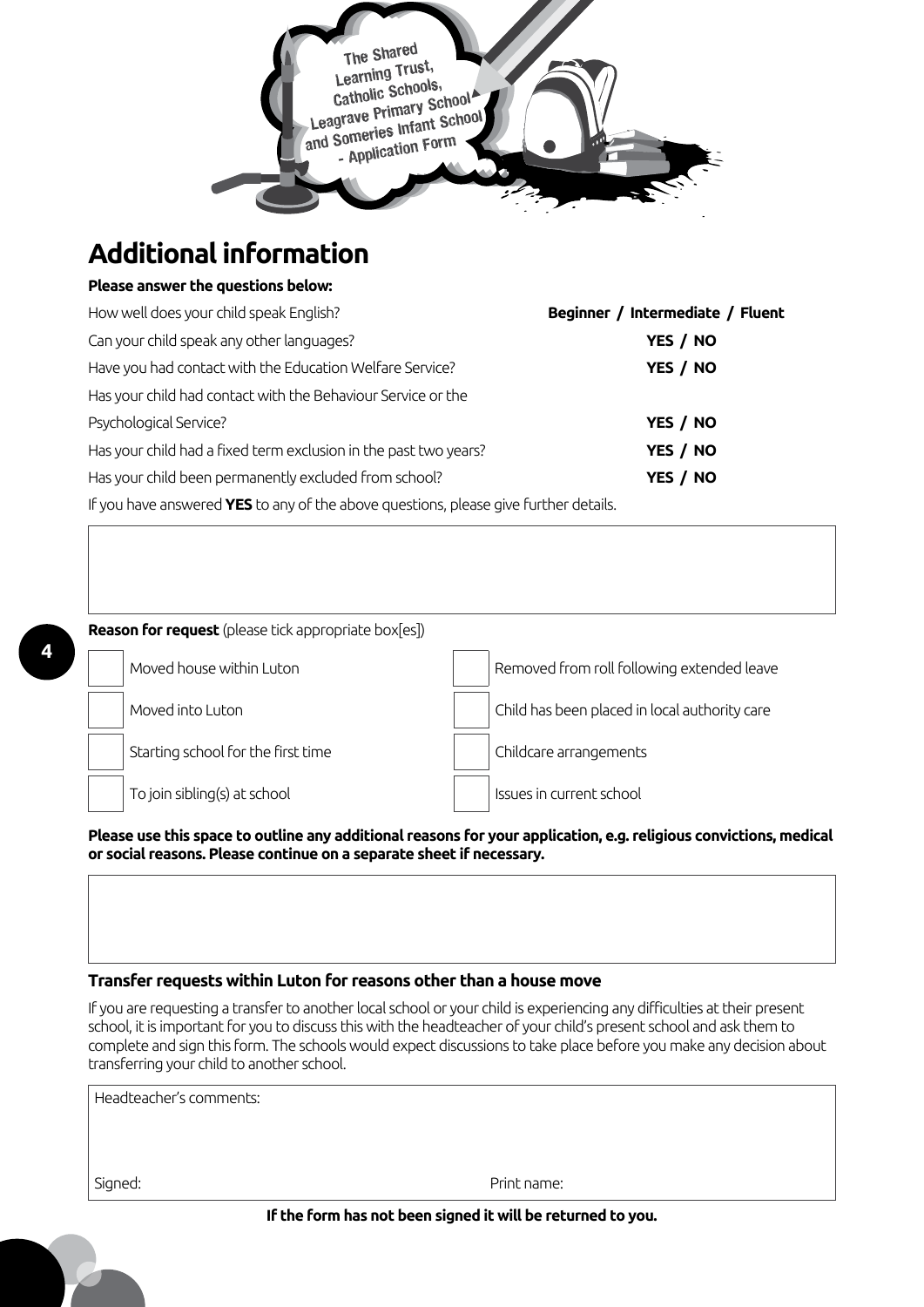

# **Checklist:**

- I have provided names and dates in the places where they are requested on the form.
- $\vee$  I have checked to make sure all the information I have given is correct.
- I have provided the necessary supporting documentation where necessary (e.g. child's birth certificate, proof of address).
- The form has been signed by my child's current headteacher (only for school transfers within Luton where the child has not moved house). I understand that if this has not been completed my application form will be returned to me.
- $\cdot$  I have signed and dated the application form.
- I give permission to the school to check any information given or to make any necessary enquiries. I authorise and request any person or body to give the Council any information necessary for that purpose.

**I understand that any false or deliberately misleading information on this form and/or supporting information may render this application invalid, or lead to the offer of a place being withdrawn.**

# **Parent/carer's details**:

| Mother's name (capitals)                             |                                                                                                                     |  |
|------------------------------------------------------|---------------------------------------------------------------------------------------------------------------------|--|
| Father's name (capitals)                             |                                                                                                                     |  |
| Telephone number(s):                                 |                                                                                                                     |  |
| Parent's email address:                              |                                                                                                                     |  |
| Name of applicant:                                   |                                                                                                                     |  |
| <b>Relationship to pupil:</b>                        |                                                                                                                     |  |
| Do you have parental responsibility for the pupil?   | YES / NO                                                                                                            |  |
| Signature of person with parental<br>responsibility: |                                                                                                                     |  |
| Date:                                                |                                                                                                                     |  |
| your application being processed.                    | Please note that this form will be returned if all questions are not answered fully. This will result in a delay in |  |

When you have completed this form, please send it direct to the school you are applying for.

Applications for The Linden Academy, The Chalk Hills Academy and The Stockwood Park Academy must be sent to:

### **The Shared Learning Trust Central Admissions, The Vale Academy, Wilbury Drive, Dunstable, LU5 4QP. Telephone number: 01582 88 15 15.**

Applications for a Catholic school in Luton must be sent to the relevant school.

Applications for Leagrave Primary School and Someries Infant School must be sent directly to the schools.

Your request will be processed as quickly as possible, normally within 15 school days and you will be notified in writing by the school to confirm whether or not a place is available. If your application is refused you have the right of appeal and you should make enquiries about the waiting list process. If you have not received any correspondence after 15 school days, please telephone the school you are applying for.

If the school you are applying for cannot offer your child a place, please contact the Admissions Team to discuss a place at an alternative school.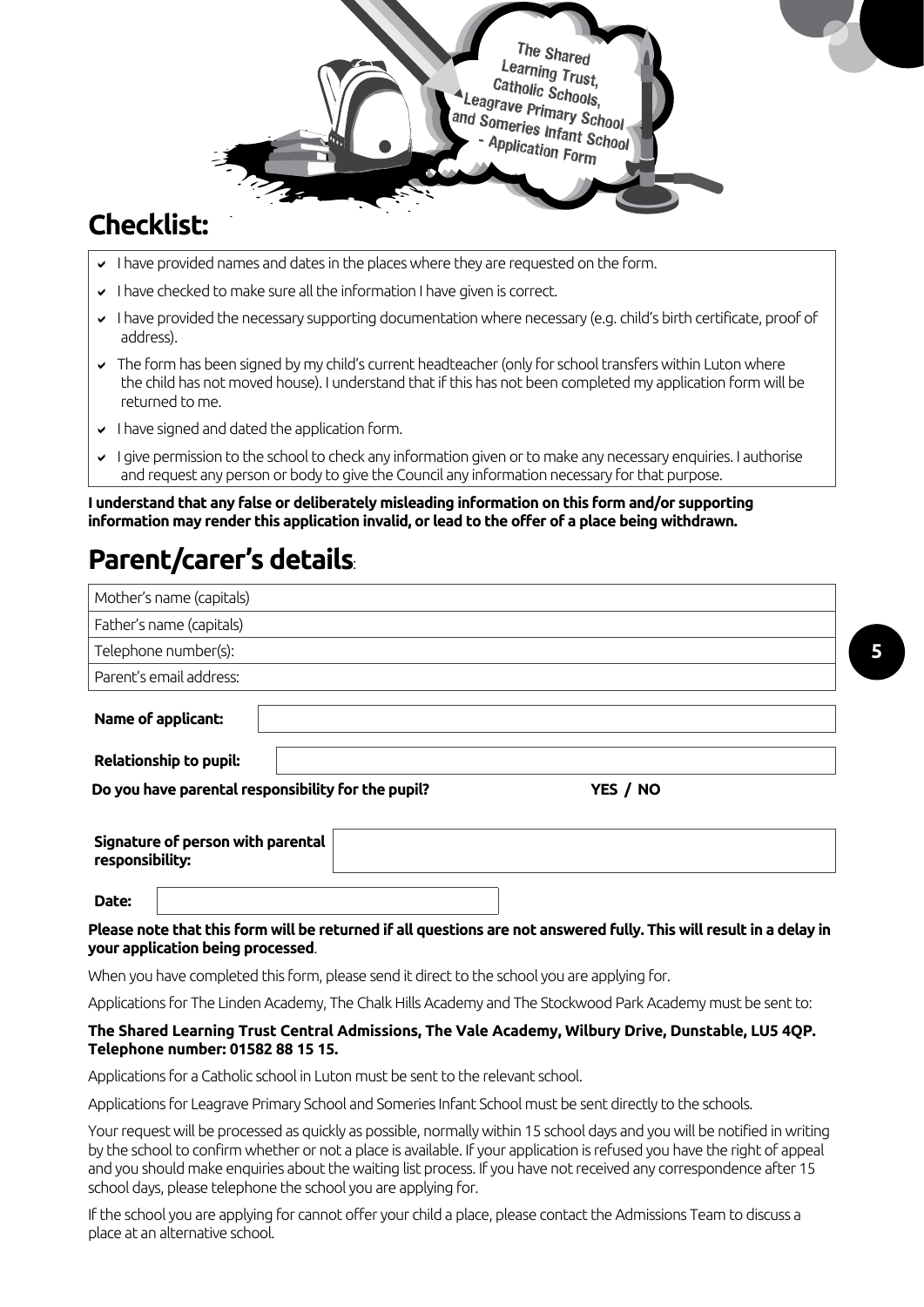# **Supplementary form for a Catholic School in Luton**

**Part 1 – To be completed by the parent(s)/carer(s)**

|                       | Full Name of Child: (Capitals)                     |        |                                                                                                                                                                              |
|-----------------------|----------------------------------------------------|--------|------------------------------------------------------------------------------------------------------------------------------------------------------------------------------|
| Address               |                                                    |        |                                                                                                                                                                              |
|                       |                                                    |        |                                                                                                                                                                              |
|                       |                                                    |        |                                                                                                                                                                              |
| Gender (please tick): | Male                                               | Female |                                                                                                                                                                              |
| Religion:             | Catholic                                           |        | Parish of:                                                                                                                                                                   |
|                       | Other Christian                                    |        |                                                                                                                                                                              |
|                       | Other (non Christian)                              |        |                                                                                                                                                                              |
|                       |                                                    |        |                                                                                                                                                                              |
|                       | Place of baptism: (parish and address)             |        |                                                                                                                                                                              |
|                       |                                                    |        | Catholic applicants must provide the child's original Baptismal Certificate to be photocopied                                                                                |
|                       |                                                    |        | If you are not a Catholic please provide the name, address and telephone number of a Minister of<br>Religion who knows you and your child and will support your application. |
|                       |                                                    |        |                                                                                                                                                                              |
|                       |                                                    |        |                                                                                                                                                                              |
|                       | Current school/Last school if not current school:  |        |                                                                                                                                                                              |
|                       |                                                    |        | If brother(s) or sister(s) currently attend one of the schools, please give full name(s) and tutor group(s)                                                                  |
|                       |                                                    |        |                                                                                                                                                                              |
|                       |                                                    |        |                                                                                                                                                                              |
|                       |                                                    |        |                                                                                                                                                                              |
|                       |                                                    |        |                                                                                                                                                                              |
|                       | Is a Parent/Carer a member of staff at the school? |        |                                                                                                                                                                              |
| Yes                   | <b>No</b>                                          |        |                                                                                                                                                                              |
|                       |                                                    |        |                                                                                                                                                                              |
|                       |                                                    |        |                                                                                                                                                                              |
|                       |                                                    |        |                                                                                                                                                                              |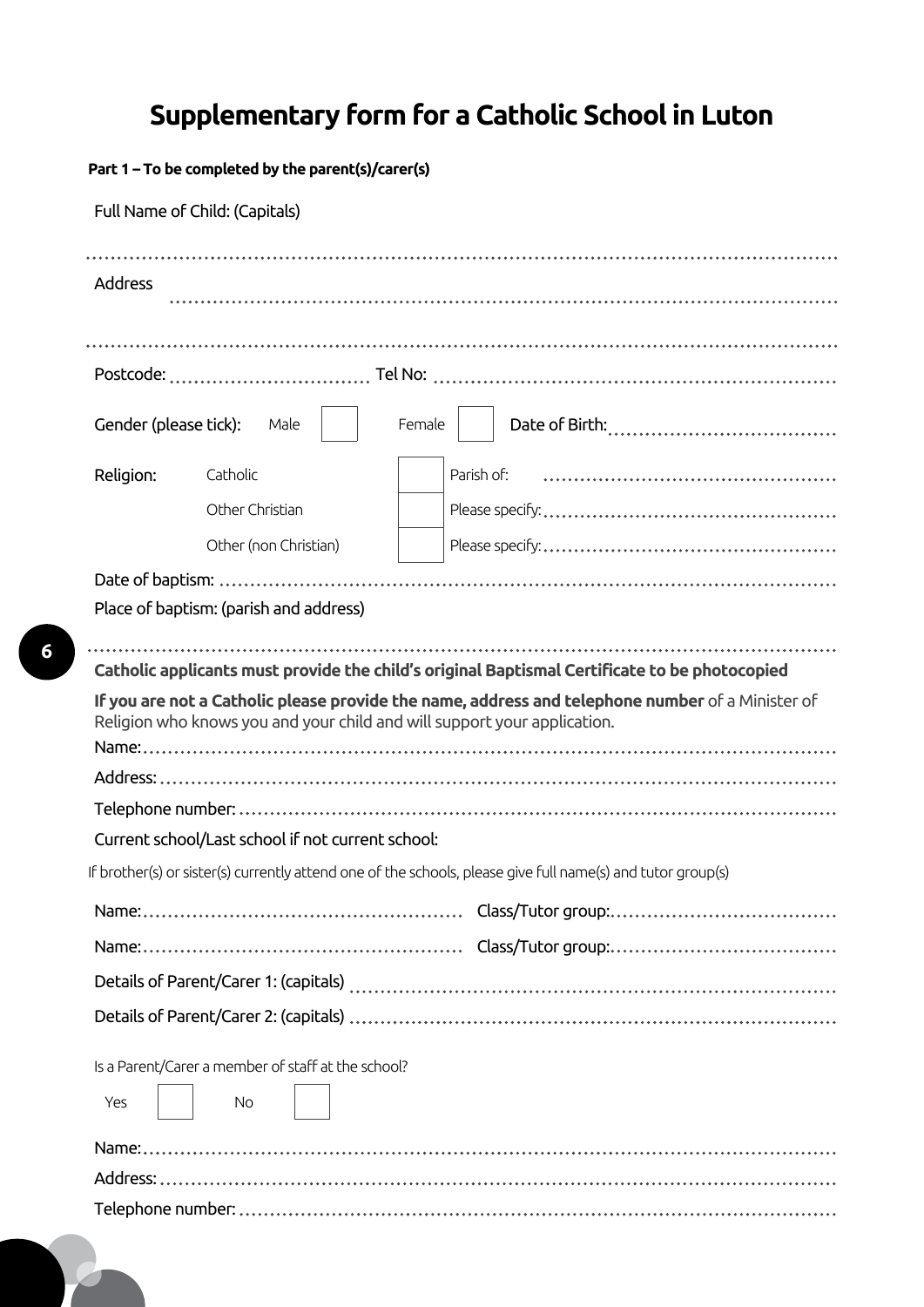### **Part 2 –**

### **To be completed when applying for Cardinal Newman Catholic School**

PARENT(S)/CARER(S) must take this form to be completed by their Catholic Priest/Minister of Religion (as appropriate) and then return it to Cardinal Newman Catholic school along with the Application Form.

# **Please can the Priest/Minister of Religion circle the appropriate response below:**

| The child is practising his/her faith<br>(Practice means attending Mass weekly)                                                  | <b>YFS</b> | NO |
|----------------------------------------------------------------------------------------------------------------------------------|------------|----|
| (If not already baptised)<br>The child is currently enrolled for baptism within this<br>parish/is enrolled on the RCIA programme | <b>YFS</b> | NС |

**Declaration by priest (or Minister of Religion as appropriate):**

**I can confirm that these statements about the child named overleaf and his/her practice are true to the best of my knowledge and belief.**

| Name:   |  |
|---------|--|
|         |  |
| Signed: |  |
|         |  |
| Date:   |  |
|         |  |

**Please make sure you provide your child's original Baptismal Certificate with this form.**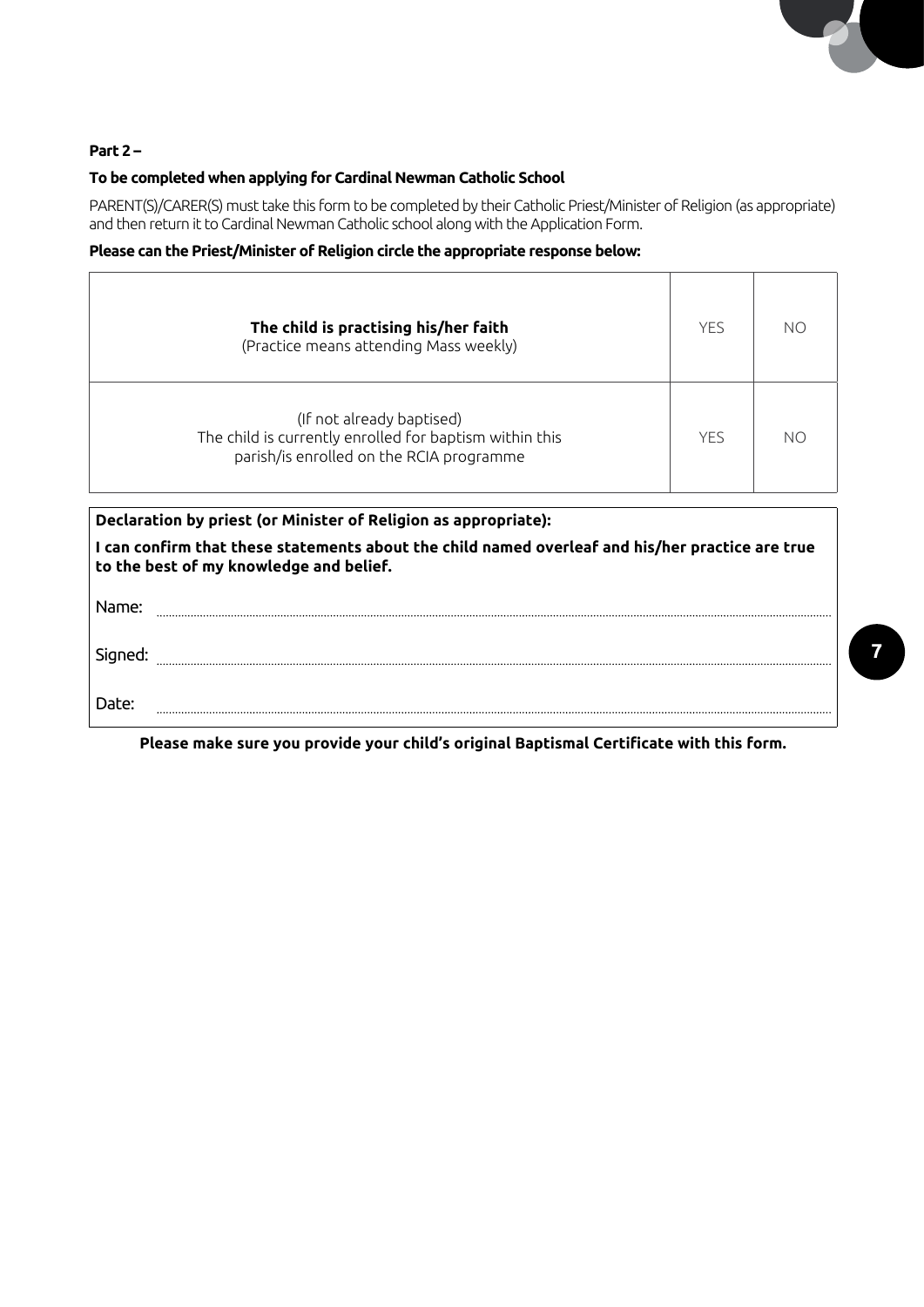

# **Privacy Notice**

The schools are committed to protecting the privacy of your child and your information.

If you have any concerns or questions about how the schools look after your personal information, please contact the relevant school directly.

| Data Controller                         | Relevant school                                                                                                                                                                                                                                                                                                                                                                                                                                |
|-----------------------------------------|------------------------------------------------------------------------------------------------------------------------------------------------------------------------------------------------------------------------------------------------------------------------------------------------------------------------------------------------------------------------------------------------------------------------------------------------|
| Data Protection<br>Officer              | Contact relevant school directly.                                                                                                                                                                                                                                                                                                                                                                                                              |
| Personal Data                           | Name; Address; medical details, special educational needs, school                                                                                                                                                                                                                                                                                                                                                                              |
| Purpose for using it                    | To provide your child with a school place                                                                                                                                                                                                                                                                                                                                                                                                      |
| Lawful basis                            | To carry out the performance of a public task<br>Special category data such as medical details are used in the public interest of supporting<br>each child according to their needs and to take care of their well being whilst in the school<br>setting                                                                                                                                                                                       |
| Who we share it<br>with                 | Local authorities; education providers; NHS; safeguarding partners; catering services;<br>pastoral support such as counselling; after school clubs; appeal panellists                                                                                                                                                                                                                                                                          |
| Why we share it<br>with them            | To meet the statutory requirement for monitoring by the Department of Education<br>To provide access to education<br>To provide pastoral care, food and safeguarding where necessary                                                                                                                                                                                                                                                           |
| Any automated<br>decision making        | None                                                                                                                                                                                                                                                                                                                                                                                                                                           |
| Transfer of data to<br>a non-EU country | None                                                                                                                                                                                                                                                                                                                                                                                                                                           |
| Exercising<br>your rights               | You have the right to ask us to amend or delete your data as well as transfer it or limit its<br>use. You also have the right to request a review of an automated decision where you think<br>this is wrong.<br>Each request will be considered individually however, where we are required to keep your<br>data by law we may be unable to action your request. In all circumstances we will explain<br>our decision making in writing to you |

If you want more information about how the schools keep your data safe please see the relevant school's main privacy statement on their website.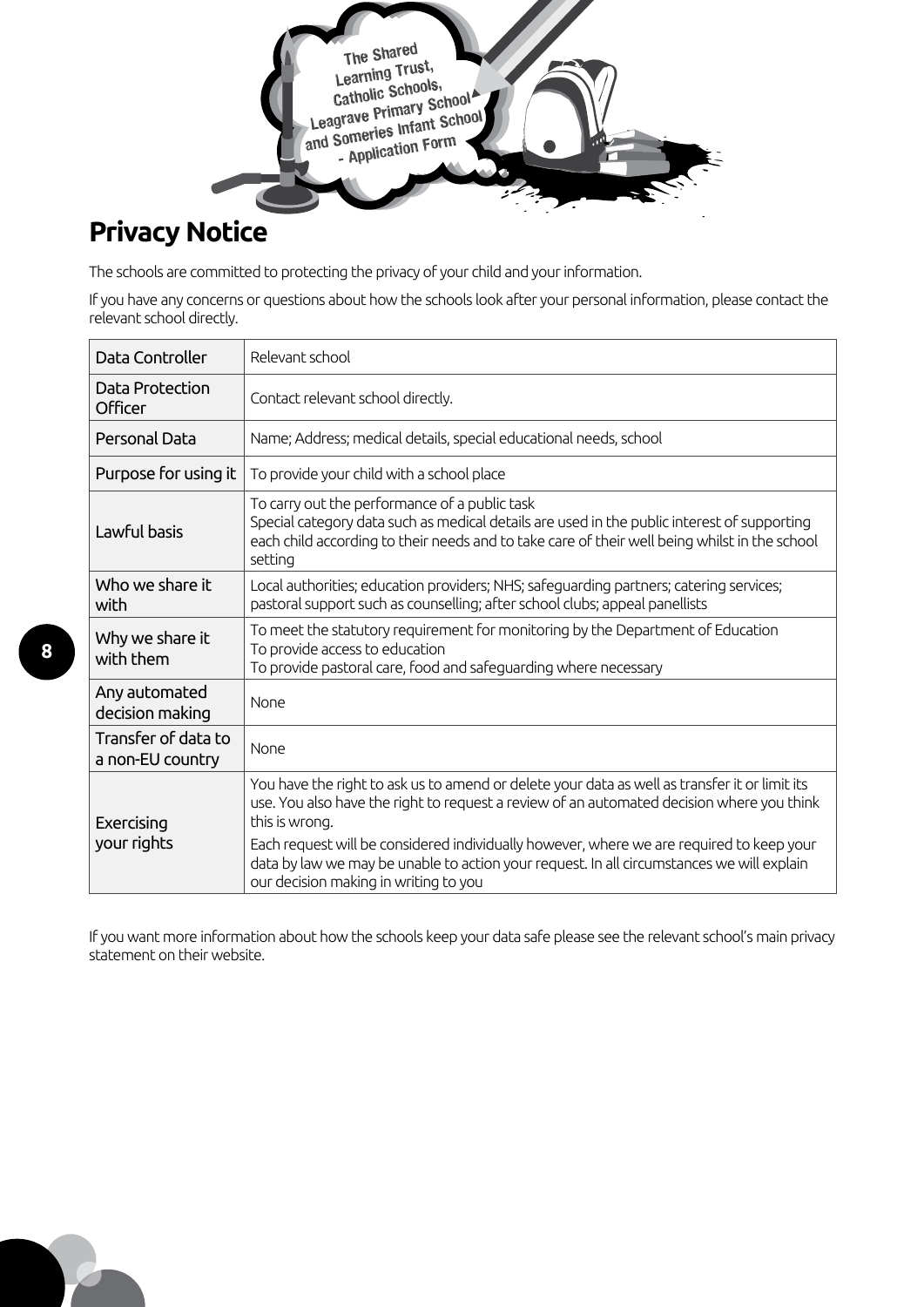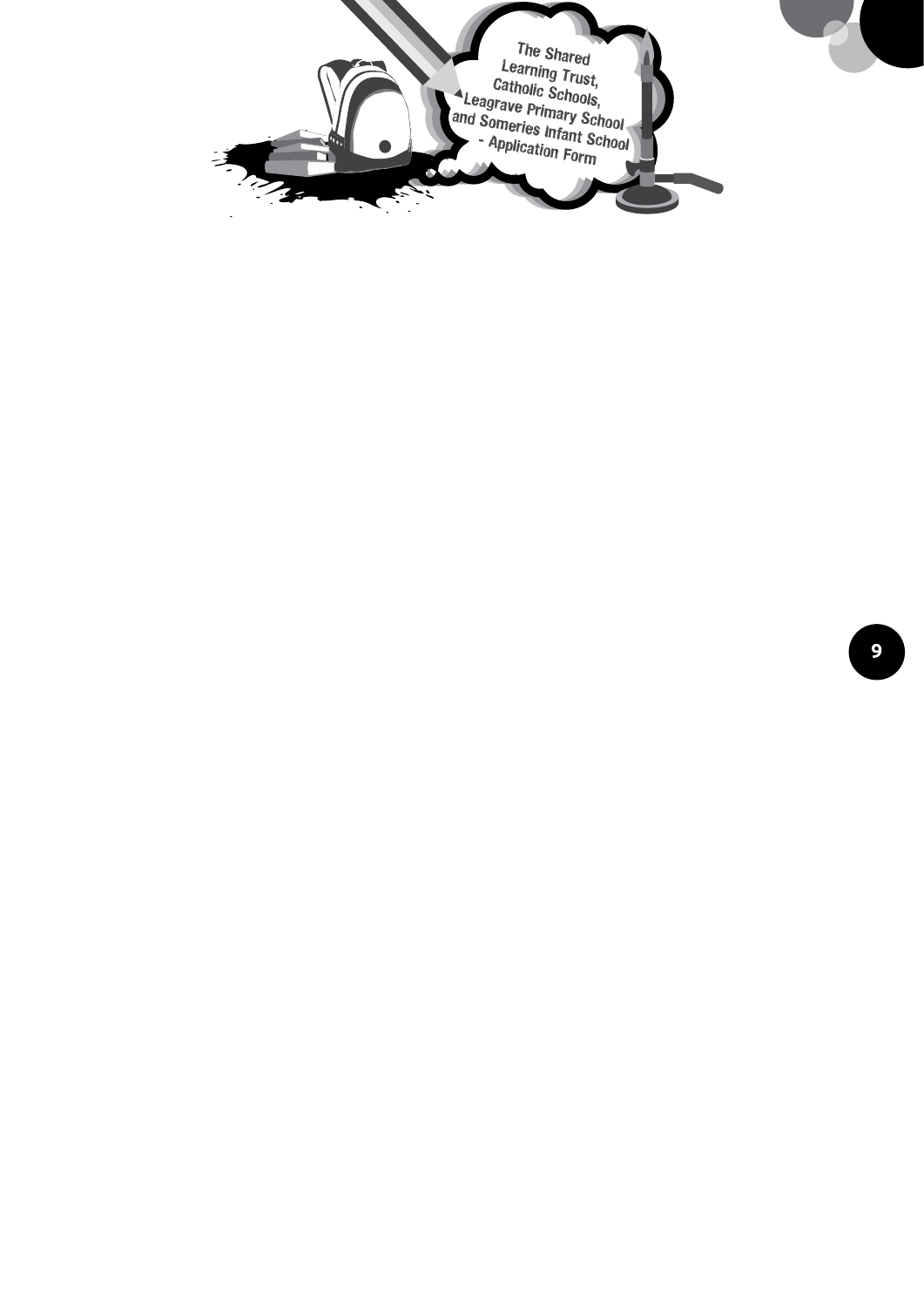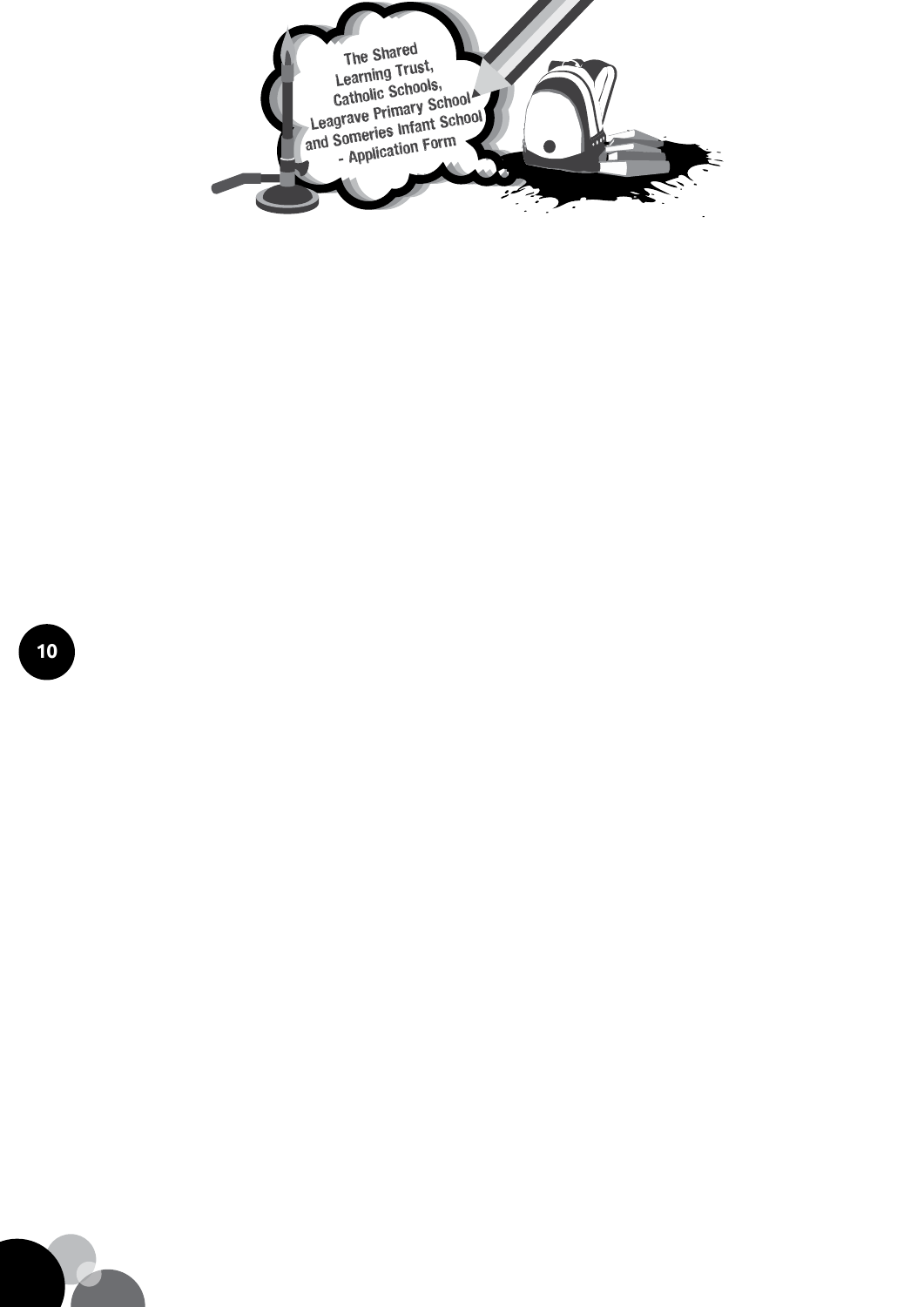